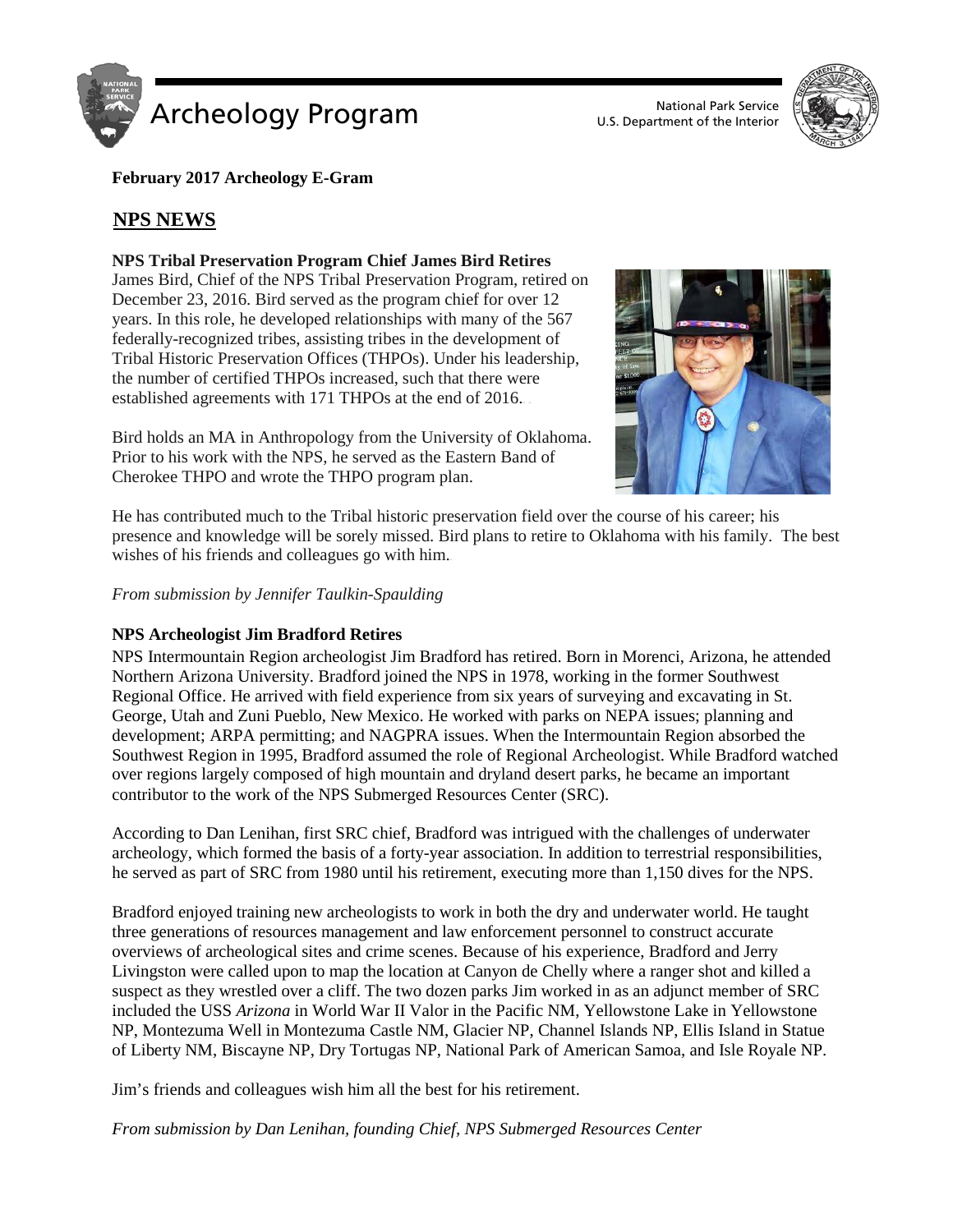### **Kennewick Man Repatriated**

The remains of the individual known as Kennewick Man have been repatriated and reburied. Members of the Colville, Yakama, Nez Perce, Umatilla and Wanapum tribes sang traditional songs during a day-long inventory and transfer of the remains by the U.S. Army Corps of Engineers at the Burke Museum, Seattle.

Radiocarbon-dated at 8,400 years old, the remains are regarded as one of the oldest and most complete skeletons ever found in North America. The tribes, who claimed the remains under NAGPRA, fought and lost a legal battle to researchers who sought to study the remains. A 2014 DNA test provided by the Colville Tribes, however, helped a team of scientists establish a close link to the Plateau tribes.

Washington Senator Patty Murray spearheaded the Bring The Ancient One Home Act, which brought awareness following the DNA results. A provision in the Water Infrastructure Improvements for a Nation Act, which was signed by President Barack Obama in December 2016, required the Corps to facilitate the return of the human remains to the claimant tribes.

## *By Cary Rosenbaum, The Tribal Tribune*

### **Archeologist Ivor Noël Hume Passes**



Archeologist Ivor Noël Hume passed away on February 4, 2017, at age 89. Born in London, he studied at Framlingham College and St. Lawrence College, and served with the Indian Army in World War II. He then spent four years in the theater before joining the staff of London's Guildhall Museum in 1949 where he worked with historical archeology pioneer Adrian Oswald. He served as London's rescue archeologist until 1957 when he took over the archeological department at Colonial Williamsburg, Virginia. He held the same post under several names until retiring in 1987. He was a founding director of the Society for Historical Archaeology.

Noël Hume's work is noted for its effort to put social life and economic considerations into the discoveries unearthed through

archeological examination. He wrote over 20 books about archeology, as well as several plays and film scripts. Noël Hume was recognized by Queen Elizabeth II of Great Britain in 1993 and was made an Officer of the Order of the British Empire (O.B.E.) for service to the British cultural interests in Virginia.

## **Online Archiving of NPS Zooarcheological Data**

Much information about past wildlife populations can be found in zooarcheological data—animal bones preserved in archeological sites. Western Washington University zooarcheologist Mike Etnier has been collaborating with NPS archeologists since 2010 to compile information from sites in and around national parklands in northern and coastal Alaska. These data are being compiled in the on-line database *Neotoma*, named after the rodent genus that includes packrats. These inveterate nest builders obsessively collect and archive sticks and leaves in a way zooarcheologists hope to mimic with this collection of scientific data.

*Neotoma* provides a clearinghouse of available zooarcheological raw data as well as publications, theses, and gray literature that managers can use to evaluate resource significance. *Neotoma*'s mapping function can illustrate regional patterns in distributions of animal populations across thousands of years, giving wildlife managers and conservation biologists a valuable long term perspective on change. As wildlife professionals turn increasingly to archived bone samples for genetic and chemical analyses, *Neotoma* can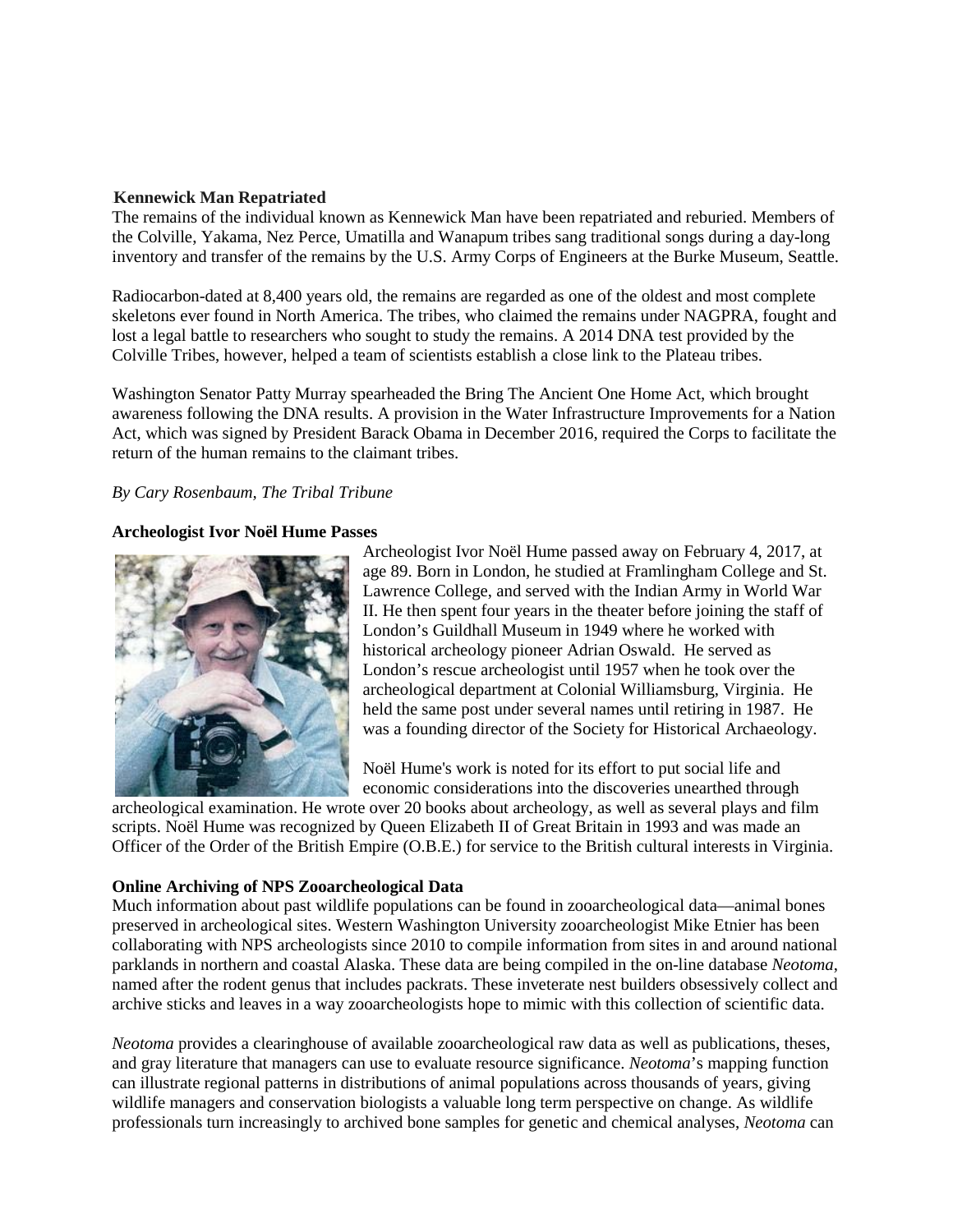serve as a guide for locating specimens. A stable isotope database is currently being created as part of the *Neotoma* family of paleoecological databases and due to be "live" in Spring 2017.

Learn more about *Neotoma* and explore the data yourself at <u>www.neotomadb.org</u>, or contribute your own data by contacting Jeff Rasic, Jeff\_Rasic@nps.gov.

#### **Margo Brooks New Resource Planning Specialist in the NPS Northeast Regional Offi**ce



Margo Brooks is a new resource planning specialist in the NPS Northeast Regional Office. In 2005, Brooks began a career with the NPS and moved to the Denver Service Center in 2009 to provide compliance support to both the Transportation and Line Item Construction divisions. Brooks has worked closely with project managers and parks to contract a variety of compliance studies, including environmental assessments, historic structure reports, archeological surveys, and HABS and HAER documentation.

Prior to moving to the NPS, she served five years as an archeological reviewer with the Massachusetts SHPO. She also served two years as an editor for the Archaeological Institute of America. Brooks holds a BA in

anthropology from Beloit College and a MA in Archaeological Heritage Management from Boston University. Brooks started her new role at the end of January 2017.

#### **New Picture of Harriet Tubman Discovered**



Just in time for the opening of the NPS visitor center celebrating her early life on Maryland's Eastern Shore, a new picture of Underground Railroad "conductor" Harriet Tubman has been identified. The photo shows a young Tubman, slim, impeccably dressed, and confident. The newly found photograph was taken 1866-68, when Tubman was 43-46 years old. It is the earliest photo of only a handful of known photographs of the abolitionist.

Born in southern Dorchester County, Maryland, Tubman was enslaved for 30 years before escaping in 1849 to Philadelphia. She returned many times, leading dozens of slaves to freedom in the North during a 10-year-period. For her efforts, she became known as "Moses" by African-American and white abolitionists. A sister national park preserves places associated with Tubman's later life as a suffragist and abolitionist in Auburn, New York.

The photo was in an album of images of abolitionists given to Emily Howland, a 19th century educator and philanthropist. The words "Harriet Tubman" were written in Howland's hand along the bottom of her skirt. The album also contains the much-reprinted photograph of Tubman in the 1870s, showing her standing, hands folded atop a chair.

The photograph's discovery comes at an auspicious time for the NPS. The Tubman Underground Railroad NHP, which opened in 2015, is set to open its visitor center March 11, 2017. "To find this photograph after all these years really contextualizes a different aspect of her life," said park Superintendent Robert Parker. "You see her as this beautiful, resilient and determined young woman." He hopes the park will be able to put the photograph on display, either temporarily or permanently.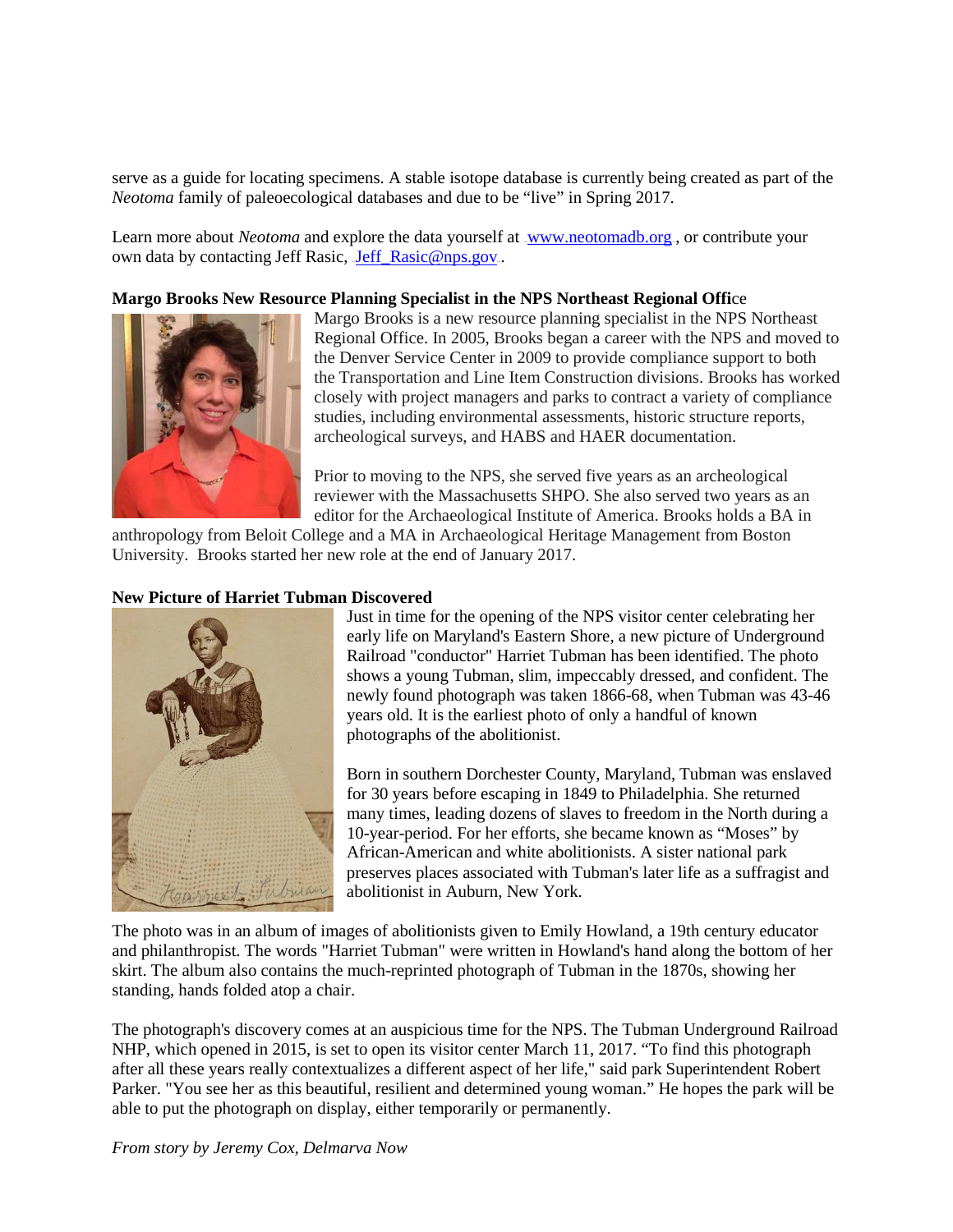## <sup>U</sup>**FEDERAL NEWS**

#### **Update on Dakota Access Pipeline**

Construction of the Dakota Access Pipeline (DAPL) is proceeding amid multiple lawsuits. In 2016, the Army Corps of Engineers granted an easement for the Dakota Access Pipeline. The Standing Rock Sioux Tribe brought suit to enjoin the Corps' approval of the easement to cross under Lake Oahe on the Missouri River, the last approval needed to complete the pipeline. The claim included both NHPA and National Environmental Policy Act (NEPA) counts.

A U.S. District Court denied the tribe's request for a preliminary injunction in September 2016, but the Corps voluntarily withheld approval and announced its intention to do further environmental analysis of the crossing, stating that insufficient consultations with Native American tribes had been carried out. The court did not dispose of the case on the merits, so a decision on whether the Corps violated Section 106 or NEPA could still be forthcoming.

Soon after inauguration, President Trump issued a memorandum to the Secretary of the Army to complete the review and approval of the pipeline. On February 7, 2017, Acting Secretary of the Army Robert Speer indicated that the agency had notified Congress that it intended to grant the easement allowing DAPL to cross federally-owned land at Lake Oahe and had chosen to terminate a Notice of Intent to prepare an Environmental Impact Statement, citing the "sufficient amount of information already available" as supporting a green light. The Corps said it intended to waive its policy to wait 14 days after congressional notification before granting an easement. The Corps granted the easement the next day.

That action completed the administrative process and the controversy has now shifted to the courts. There are multiple lawsuits. On February 9, 2017, the Cheyenne River Sioux Tribe filed motions requesting a stop to DAPL construction and drilling to cross Lake Oahe. One asked for a temporary restraining order. The other motion asked for a preliminary injunction. Both motions focused on the Religious Freedom and Restoration Act and how the waters of Lake Oahe, which tribe members rely on for religious purposes, could be desecrated by an oil spill.

73TOn February 11, 2017, the Oglala Sioux Tribe filed a lawsuit in Washington, D.C. federal court to force the. Corps to complete an environmental review that fully analyzes the impacts of. DAPL on the tribe's treaty rights. The tribe says the pipeline would cross the Missouri River at Lake Oahe, upriver from the tribe's water intake as part of the Mni Wiconi project, which provides safe drinking water to the tribe's Pine Ridge Reservation as well as to the Rosebud Sioux Tribe, the Lower Brule Sioux Tribe and the non-Indian West River/Lyman Jones Water District in South Dakota. The tribe sought injunctive relief to stop the construction of the pipeline until the Corps completes an Environmental Impact Statement that fully assesses the pipeline's impacts on the tribe's treaty rights and rights in the Mni Wiconi project, a review that the Oglala Sioux say was required under NEPA and the Mineral Leasing Act.

73TOn February 13, 2017, the federal judge presiding over the Standing Rock Sioux and Cheyenne River Sioux lawsuits on DAPL denied the Cheyenne River Sioux motion for a temporary restraining order, saying there would not be any risk of immediate harm until oil starts flowing. The judge, however, ordered the pipeline company to provide weekly updates about when it expected oil to begin flowing, leaving open the possibility of further court intervention. He set a date of February 27, 2017, for a hearing on whether to issue a preliminary injunction at that time. Based on comments from a Dakota Access representative, oil could start flowing in 30 days or even earlier.

73TOn February 14, 2017, the Standing Rock Sioux Tribe filed a motion asking the court to vacate the Corps' easement and permits for the construction of the pipeline. The motion was based on arguments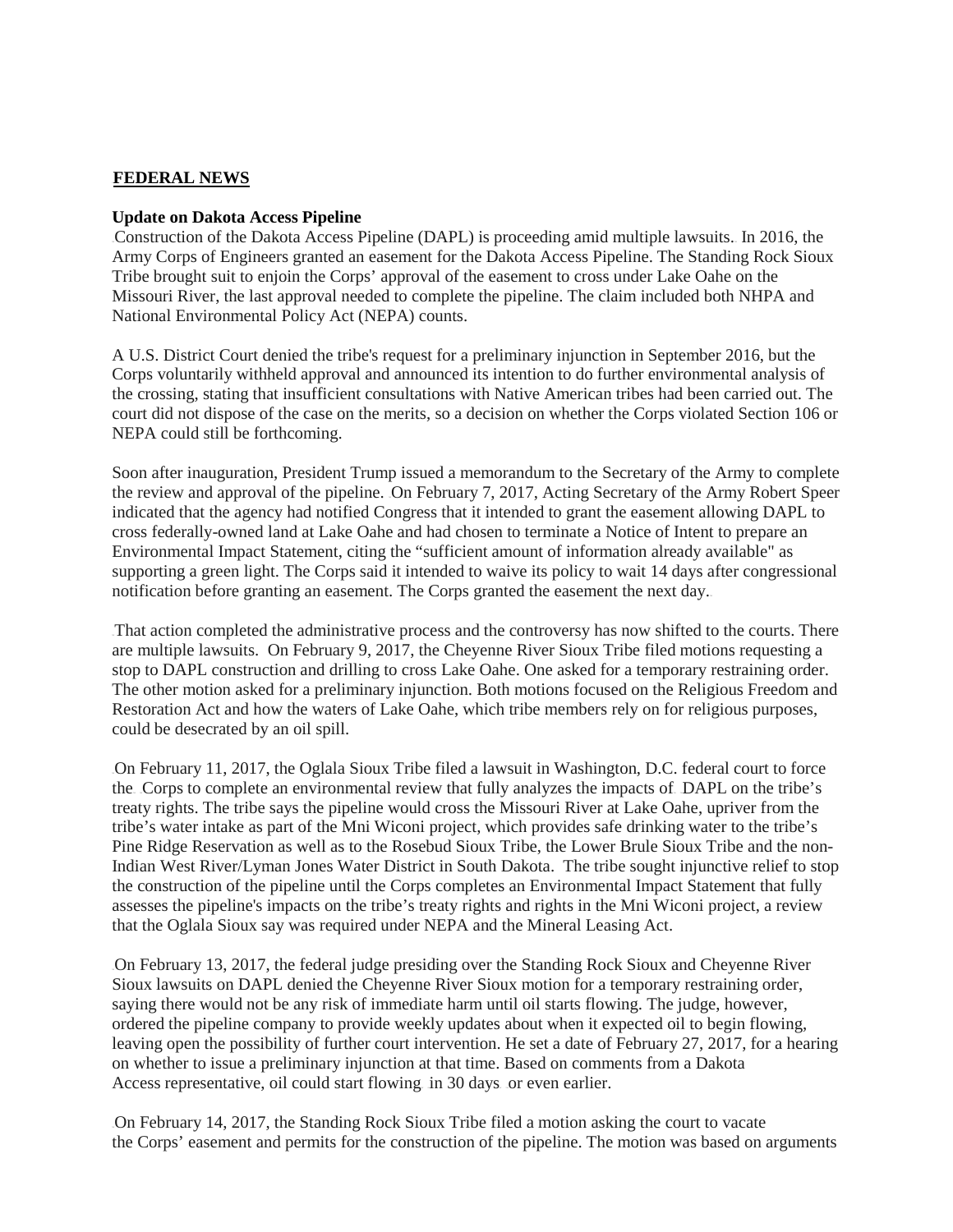that the Corps violated NEPA by failing to prepare an Environmental Impact Statement (EIS), did not provide a reasoned justification for reversing its earlier decision to proceed with an EIS, and violated its trust responsibilities towards the tribes to protect the tribes' treaty rights. It is likely that the next major milestone will be when the company announces that it will start the flow of oil through the pipeline. As the District Court noted, that is when the potential for harm from a spill arises.

*By John Eddins and Javier Marques, Advisory Council on Historic Preservation*



37T**The Federal Archeologist's Bookshelf** *Frozen: The Potential and Pitfalls of Ground-Penetrating Radar for Archaeology in the Alaskan Arctic.*  **Remote Sensing** 8(12): 1007.; doi:10.3390/rs8121007 Urban, Thomas M., Rasic, J. T., Alix, C., Anderson, D. D. , Manning, S. W., Mason, O. K., Tremayne, A. H., and C. B. Wolff (2016)

The authors draw on cases from Bering Land Bridge National Preserve, Cape Kruzenstern NM, Kobuk Valley NP and Gates of the Arctic NP and Preserve to explore the potential for ground penetrating radar (GPR) research under conditions of frozen matrix. Substrates investigated included well-drained and saturated sedimentary layers over permafrost; a frozen lake, and an alpine ice patch. The examples demonstrated that GPR was effective at mapping subterranean house remains, and skeletal remains of a mammoth frozen in ice.

*The Denbigh Flint Complex in the Western Arctic.* Tremayne, A. H. and J. T. Rasic (2016) In **The Oxford Handbook of the Prehistoric Arctic**, edited by Owen Mason and T. Max Friesen, Oxford University Press, New York.

*Archaeological Evidence for Transport, Trade and Exchange in the North American Arctic.* Rasic, J. T. (2016) In **The Oxford Handbook of the Prehistoric Arctic**, edited by Owen Mason and T. Max Friesen, Oxford University Press, New York.

# **GRANTS AND TRAINING**

**Native American Graves Protection and Repatriation Act (NAGPRA) FY2017 Grants Available**  The National NAGPRA Program is currently accepting applications for their Consultation/Documentation and Repatriation grant programs. Deadlines to apply are March 9, 2017, for Consultation/Documentation grants and June 1, 2017, for Repatriation grants.

Access more information and the applications through the NAGPRA Grants website at .https://www.nps.gov/nagpra/GRANTS/INDEX.HTM...

## **Advisory Council on Historic Preservation Offers Webinar Series on Section 106**

The ACHP Office of Federal Agency Programs has opened registration for the Spring 2017 Section 106 Webinar Series. Topics featured are a NEW beginner level program on "Documentation and e-106," a NEW intermediate level program on "Planning to Involve the Public in Section 106," an intermediate level program on "Responding to Anticipatory Demolition Concerns," and an advanced level program on "Thinking Big: Tailoring Section 106 for Federal Programs." The list of course dates, program descriptions, and registration instructions are now posted on <u>www.achp.gov/sec106webinar.html</u>.

ACHP staff instructors lead these hour-long learning experiences. A small group format of 25 participants allows for student interaction with colleagues and the instructor. Beginner level programs assume limited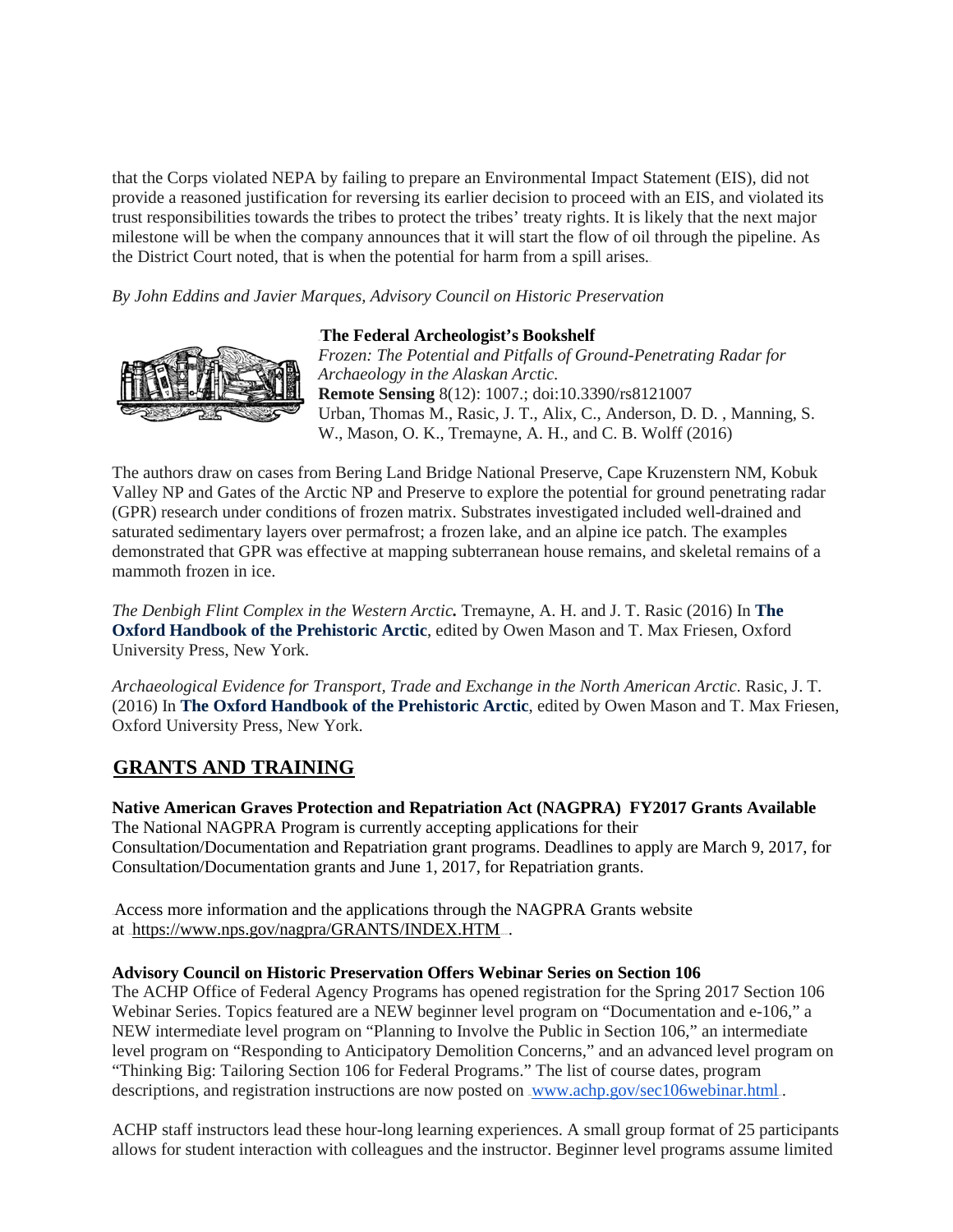knowledge of and experience with the Section 106 review process; intermediate programs assume basic familiarity with the Section 106 review; and advanced topics are designed for experienced users of the regulations.

**Contact:** <u>webinar@achp.gov</u>. Course details and the full season calendar are available at http://www.achp.gov/sec106webinar.html.

## **NPS Offers Wildland Fire Resource Advisor Training (N9042)**

Wildland Fire Resource Advisor Training (N9042) will be offered at Joshua Tree NP June 13-15, 2017. This course will enable participants with red cards to serve as Resource Advisors (REAFs/READs) during wildland fire incidents. While the course is targeted towards recruits, the presentation is updated annually and can serve as a "refresher" for those that have REAF and/or READ qualifications. The course also will also prove useful for those interested in serving as Resource Advisors on "All-Hazards" incidents such as floods, earthquakes and hazardous spills (see

https://www.doi.gov/sites/doi.gov/files/uploads/IPQG-2015-10.pdf.).

The training includes a unique, scenario-based format emphasizing the roles and responsibilities of the REAF/READ under a range of wildland fire incident complexities; resource-specific presentations; and a field trip to a burned area in Joshua Tree NP.

READs work with Incident Management Teams and fireline personnel to address concerns about the impacts of wildland fire, fire operations and post-fire conditions on natural, cultural and social resources. READs are also critical for identifying needs related to the repair of fire suppression impacts, Burned Area Emergency Response (BAER) and Burned Area Rehabilitation (BAR). The potential role of the Resource Advisor on prescribed fires and mechanical treatments will also be explored.

READ and REAF qualifications are "Fire Management Officer [FMO] Designations"; the home unit FMO (or designated representative) will approve the inclusion of READ and/or REAF on the participant's Incident Qualification Card (i.e., "Red Card"). Applicants **do** not need to possess a Red Card in order to attend the course.

Successful completion of the course satisfies the requirements of N9042-Resource Advisor  $(\text{https://nationalfiretraining.nwcg.gov/catalog/index/N9042})$ . Additional training requirements (pages). 120-121, https://www.nwcg.gov/sites/ default/files/publications/federal-wildland-fire-qualificationssupplement  $2017$ .pdf.) must be met through the participant's home unit.

Priority will be given to NPS employees, but nominations will be accepted from all federal, state, and local agencies and non-governmental organizations. While the course has no tuition fee, the participant's home unit must cover travel expenses.

**Contact:** Nelson Siefkin, nelson\_siefkin@nps.gov: 415-623-2213 or 510-207-7357. Applications are due by COB May 12, 2017.

# **SLIGHTLY OFF TOPIC**

## **Tribes Plead with Bureau of Land Management for Protection of Chaco Canyon**

Over the years, Anthony Lee, a Navajo medicine man, has watched the sacred land around Chaco Canyon where he gathers herbs and performs ceremonies slowly turn into an industrial landscape. "This is a place still sacred to those of us carrying on our tradition, those of us still connected to our culture," Lee said. "This is where we go to make offerings, prayers. And now I see a lot of destruction."